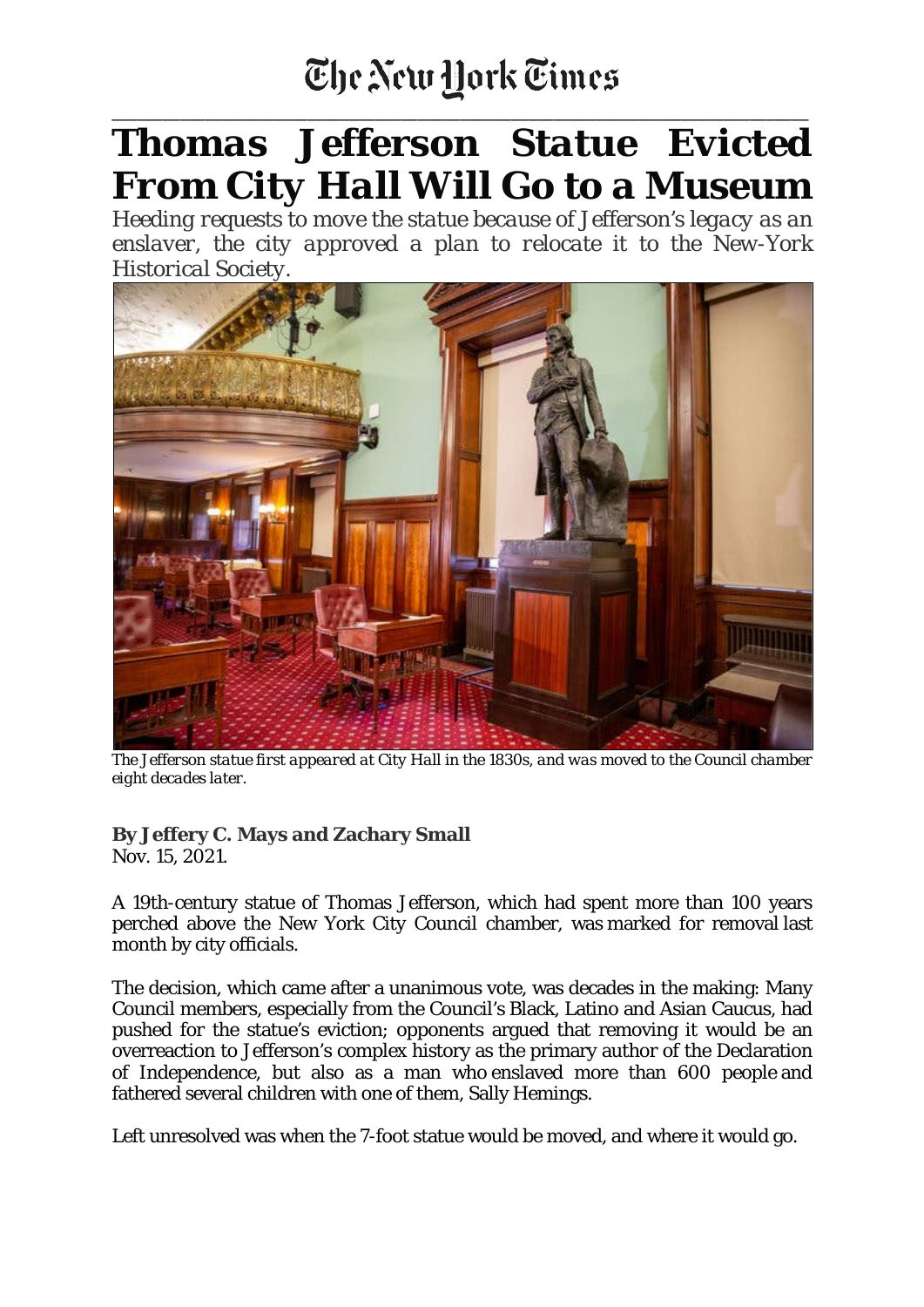On Monday, those answers became clear. The statue will be given to the New-York Historical Society, and will be placed in its lobby gallery for six months before being relocated to the museum's reading room for the duration of the 10-year loan agreement. Both locations are accessible to the public in areas not requiring a ticket.

Louise Mirrer, the historical society's president and chief executive, said the statue would be displayed starting in April and would coincide with an exhibition looking at the "principal contradiction of our founding ideals."

"From the start, we have seen the opportunity to display the statue as consistent with the ways in which we look at history at our institution," Ms. Mirrer said in an interview. "Jefferson just has to be one of those figures that really draws attention to the distance between our founding ideals and the reality of our nation."

The decision was finalized on Monday by the Public Design Commission, which oversees art at city-owned property.

The commission had planned to authorize moving the statue to the historical society last month, but delayed amid concerns that it would not be freely accessible if it were placed there. Members of the public also raised strong opposition to the proposal during a virtual public hearing.

The sculpture was created by the celebrated French artist Pierre-Jean David d'Angers. It is a plaster model of the bronze statue of Jefferson that is on display in the United States Capitol Rotunda in Washington. The statue was commissioned in 1833 by Uriah P. Levy, the first Jewish commodore in the United States Navy, to commemorate Jefferson's advocacy of religious freedom in the armed forces.

The painted plaster version was later donated to New Yorkers and arrived at City Hall around 1834. Levy charged admission to view the sculpture and donated the money to the poor. The historical society already has a sword that belonged to Levy in its collection.

Michele H. Bogart, a professor emeritus of art history and visual culture at Stony Brook University in New York, said the statue's removal only "deflects attention" from the "bad men" who are sometimes memorialized in public art. Ms. Bogart was one of 17 historians who signed a letter last month that suggested relocating the statue to the Governor's Room in City Hall, a reception room where it was housed for most of the 19th century.

"I have a philosophical problem with removing it from City Hall," said Ms. Bogart, who served on the design commission under Mayor Rudolph W. Giuliani. "If you can remove the Thomas Jefferson statue, then you can remove works from other city buildings."

The Governor's Room option was rejected for several reasons, according to Keri Butler, executive director of the design commission: The city lacked the ability to properly contextualize the statue in that space; City Hall is not typically open to the public on the weekends or evenings; and the Governor's Room is only open to the public during scheduled tours.